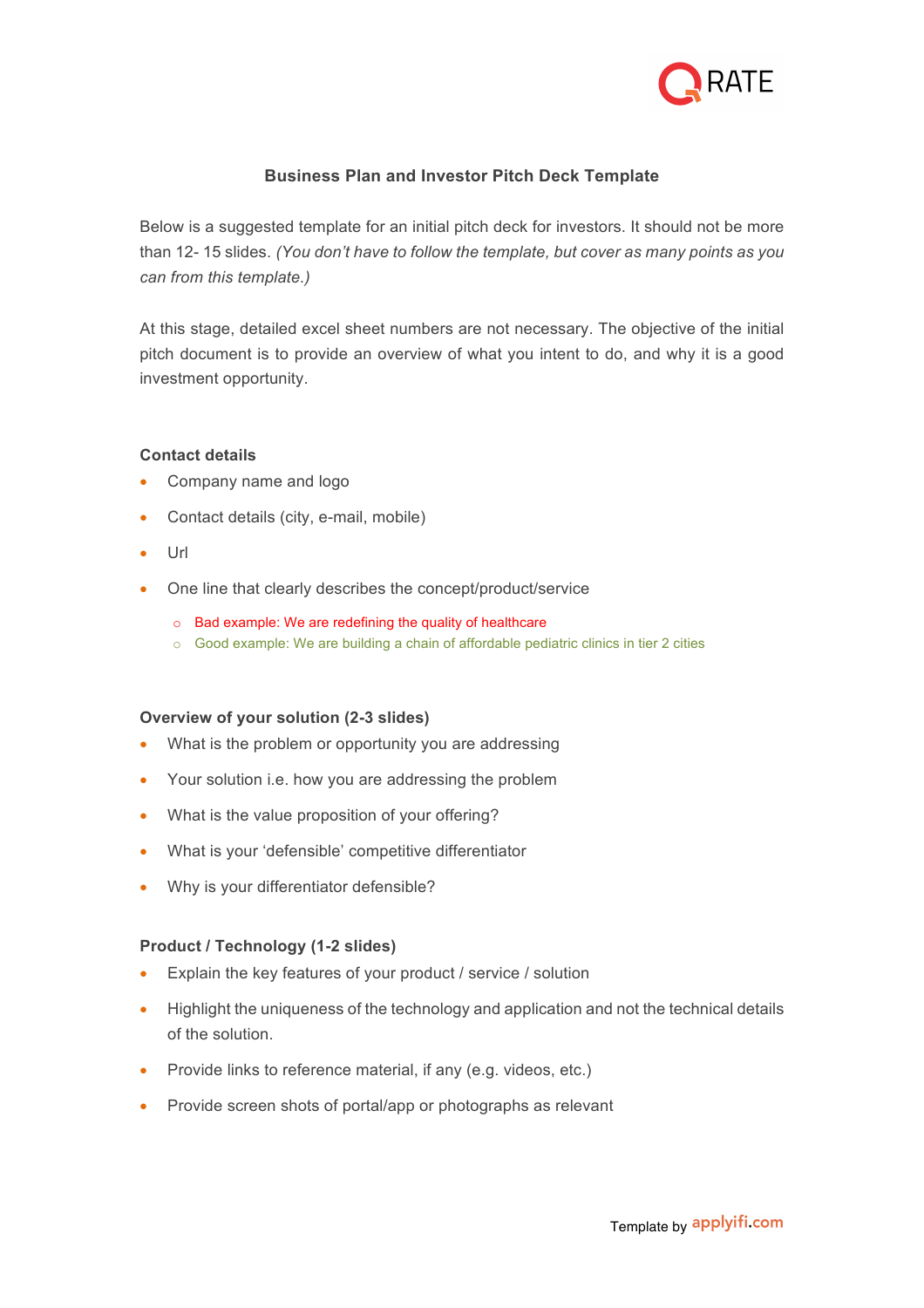

### **Business Model and Business Case**

- Explain your current and possible revenue streams
- Explain your business model *(i.e. who will pay, how much, to whom, and at what periodicity).*
- **Pricing**
- Unit economics

### **Example of a business model**

"We have a B2B2C model. We will charge parents Rs.250 per child per month. This will be collected by the school from parents who subscribe to our service and will be paid to us at the beginning of every quarter.

Students will be pre-registered but subscription is not compulsory and parents can choose to opt out. School will keep 20% of total revenues, which we will give them at the end of the year on achieving a pre-agreed minimum revenue commitment."

### **Market size**

- Who is your target customer?
- Which markets are you addressing?
- What is the size of the market opportunity?

*(Do not mention broad industry numbers. Be more specific about how you arrive at the market potential.)*

## **Example of a market sizing**

*In India, there are \_\_\_\_ number of parents who will buy our service at Rs/\$\_\_\_\_\_ per year.*

*This translates into a market potential of Rs/\$\_\_\_\_\_ per year. In year 3, we plan to tap US and Canada, and the size of the opportunity there is Rs/\$\_\_\_\_\_\_\_ (No. of parents \_\_\_\_\_\_ x Price per year\_\_\_\_\_*)